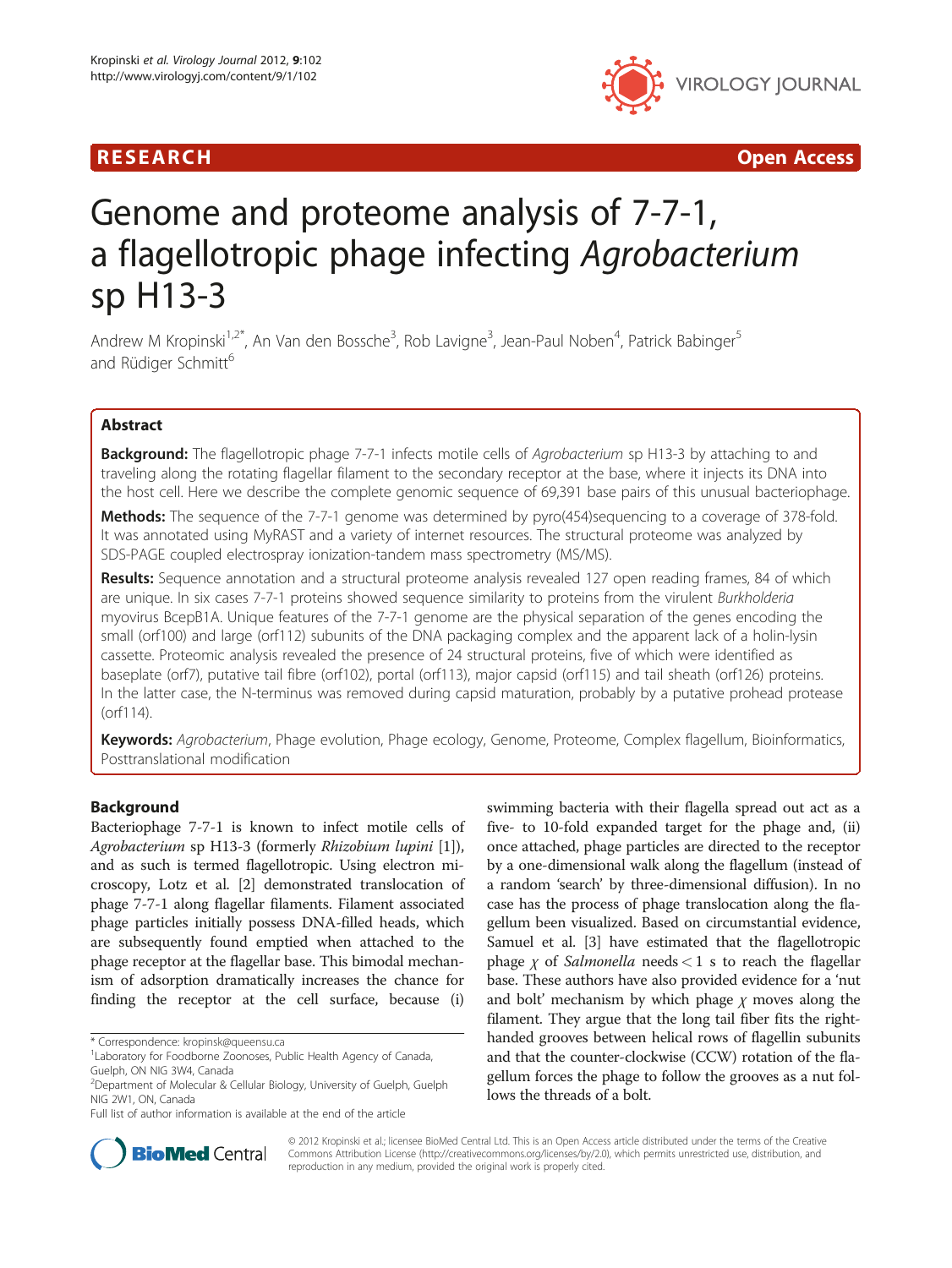However, such conditions are not met by the 'complex' flagella of Agrobacterium sp H13-3. In fact, complex filaments exhibit a prominent pattern of right-handed helical ridges and grooves recommending itself as convenient 'threads, but the sense of flagellar rotation is exclusively ' clockwise (CW; [\[4-6\]](#page-6-0)). Hence, 'nut and bolt' mechanics would force an attached phage particle to the distal end rather than to the flagellar base. Thus, the observed movement of 7-7-1 to the flagellar base demands a different, yet unknown mode of translocation. Differences between the two flagellotropic phages are also reflected by their distinct morphologies: electron micrographs of phage χ show a single long (200–220 nm) tail fiber wrapped around the 'plain' filament of Salmonella [\[7\]](#page-6-0), whereas phage 7-7-1 exhibits five short (16 nm) tail fibers with splayed tips. Figure 1B shows a scale diagram of phage 7-7-1 as deduced from high-resolution electron micrographs (Figure 1A).

7-7-1 is the first flagellotropic phage shown to infect a soil bacterium driven by the uni-directional CW rotation of its complex flagella, a pattern clearly different from the CCW-CW bias of the plain flagella driving Salmonella [[9](#page-6-0)]. This departure from the well-studied enterobacterial paradigm and the rare phage morphology prompted us to analyze the genome and the structural proteome of 7-7-1.

## Results

#### Genome

Electron micrographs of platinum/iridium-stained 7-7-1 DNA revealed mostly linear and a few circular molecules of approximately 25 μm contour lengths (mass of  $\approx$ 73.5 kb; data not shown) suggesting DNA circularization by cohesive ends. These single-stranded termini are not covered by 454 sequencing. The 454 sequence data revealed that the genome of the phage was 69,391 bp  $(52.4 \text{ mol}\%G + C)$ . Following automated annotation using MyRAST the genome was manually curated revealing 127 ORFs and no tRNAs. The majority (84, 65.6%) of the ORFs showed no homology to any protein in the current NCBI databases. A minority showed similarity to



fibers with splayed tips probably lead the phage along the flagellar filament to the cell surface, where they act as specific adsorption organelles that attach the phage to its final receptor. Details of the tail fine structure were uncovered by optical diffraction [\[8](#page-6-0)] of highly resolved electron micrographs.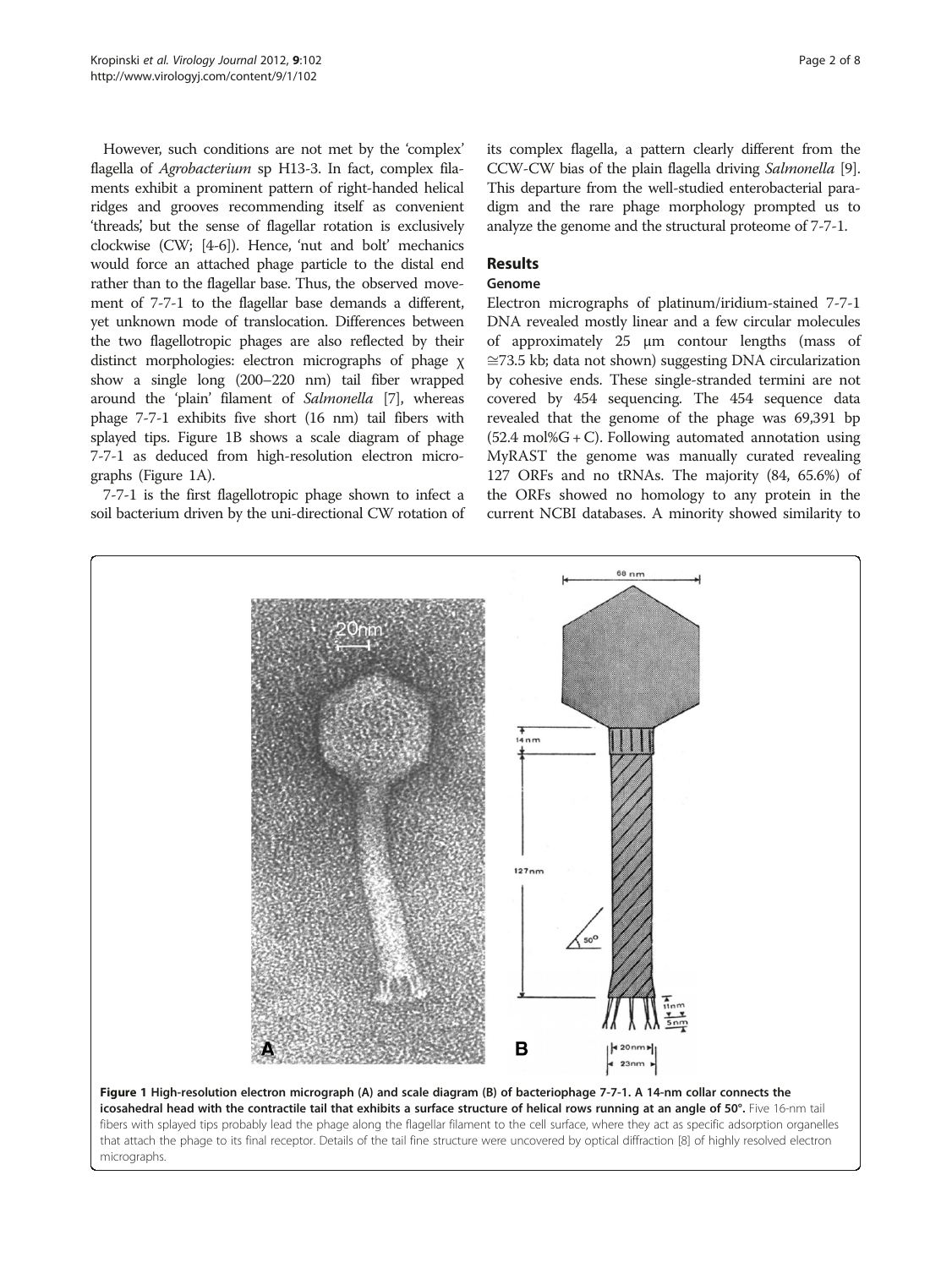prophage (28, 21.9%) or phage proteins (16, 12.5%). In the latter case 7-7-1 gp20-26 were collinear to a set of genes from Burkholderia phage BcepB1A [[10](#page-6-0)] which is also a virulent myovirus. Phage 7-7-1 displays a number of unique features including the physical separation of the genes encoding the small (orf100) and large (orf112) subunits of the terminase complex. In addition, there is no evidence for a holin-lysin cassette (Figure 2; Additional file [1](#page-6-0), Table S1).

# DNA replication

DNA replication of this phage involves a helicase (orf23) and a polymerase (orf17). The latter shows greatest sequence similarity to the DNA polymerases of Pseudomonas phage 73 (YP\_001293433) and Burkholderia phage BcepGomr (YP\_001210246) which are members of the Siphoviridae, and Burkholderia phage BcepB1A (YP\_024903) which, like 7-7-1, is a myovirus. An Inter-ProScan shows it to be a member of the DNA/RNA polymerases superfamily (SUPERFAMILY SSF56672) with the motif located between residues 318 and 480. Two other proteins potentially involved in replication are the products of genes 28 and 33. Gp28 is a 255 amino acid protein possessing ParB-like nuclease motifs (Pfam PF02195 ParBc; SMART SM00470 ParB-like nuclease domain and SUPERFAMILY [[11](#page-6-0)] SSF110849 ParB/Sulfiredoxin) as well as ParB-like partition TIGRFAMs [[12](#page-6-0)] protein motif TIGR00180 parB\_part: ParB-like partition proteins. This type of protein has also been found in myoviruses such as Burkholderia ambifaria phage BcepF1 (YP\_001039693), Mycobacterium phage Pio (AER49600) and enterobacterial phage P1 (AAQ14139). Gp33 contains

a N-(deoxy)ribosyltransferase-like superfamily (SUPER-FAMILY SSF52309) motif.

#### **Transcription**

Based upon the assumption that the genome circularizes via cohesive termini (not identified), there are two large transcriptional units encompassing orf 22–13 and orf 23–127, 1–12. Since another member of the class α-proteobacteria, Rhizobium etli, possesses rpoD-dependent promoters which closely resemble the Escherichia coli consensus sequence (TTGACA[N15-17]TATAAT) [\[13\]](#page-6-0) we assumed that this phage might contain recognizable promoters. We identified five potential promoter sequences, including divergent promoters between the two transcription units (Additional file [2](#page-6-0), Table S2). In addition four rho-independent terminators were identified and two high ΔG stem-loop structures. Interestingly, no bidirectional terminators were discovered between orf12 and orf13 (Additional file [2,](#page-6-0) Table S2). No evidence was found as to how transcription is temporally regulated in this virus.

The genome of phage 7-7-1 encodes for two proteins involved in DNA synthesis – a helicase (gp23) and a polymerase (gp17). The polymerase displayed no conserved motifs, and is distantly related to gp43 homologs from cyanomyoviruses. The helicase contained a high scoring (E-value: 1.01e-41) COG1061, DNA or RNA helicases of superfamily II protein motif (SSL2); and, homology to helicases from Burkholderia phage BcepB1A [[10\]](#page-6-0), and Vibrio phages VP16C and VT16T [[14\]](#page-6-0).

PSI-BLAST analysis of Gp3 against the NCBI virus database resulted in hits described as tail/DNA

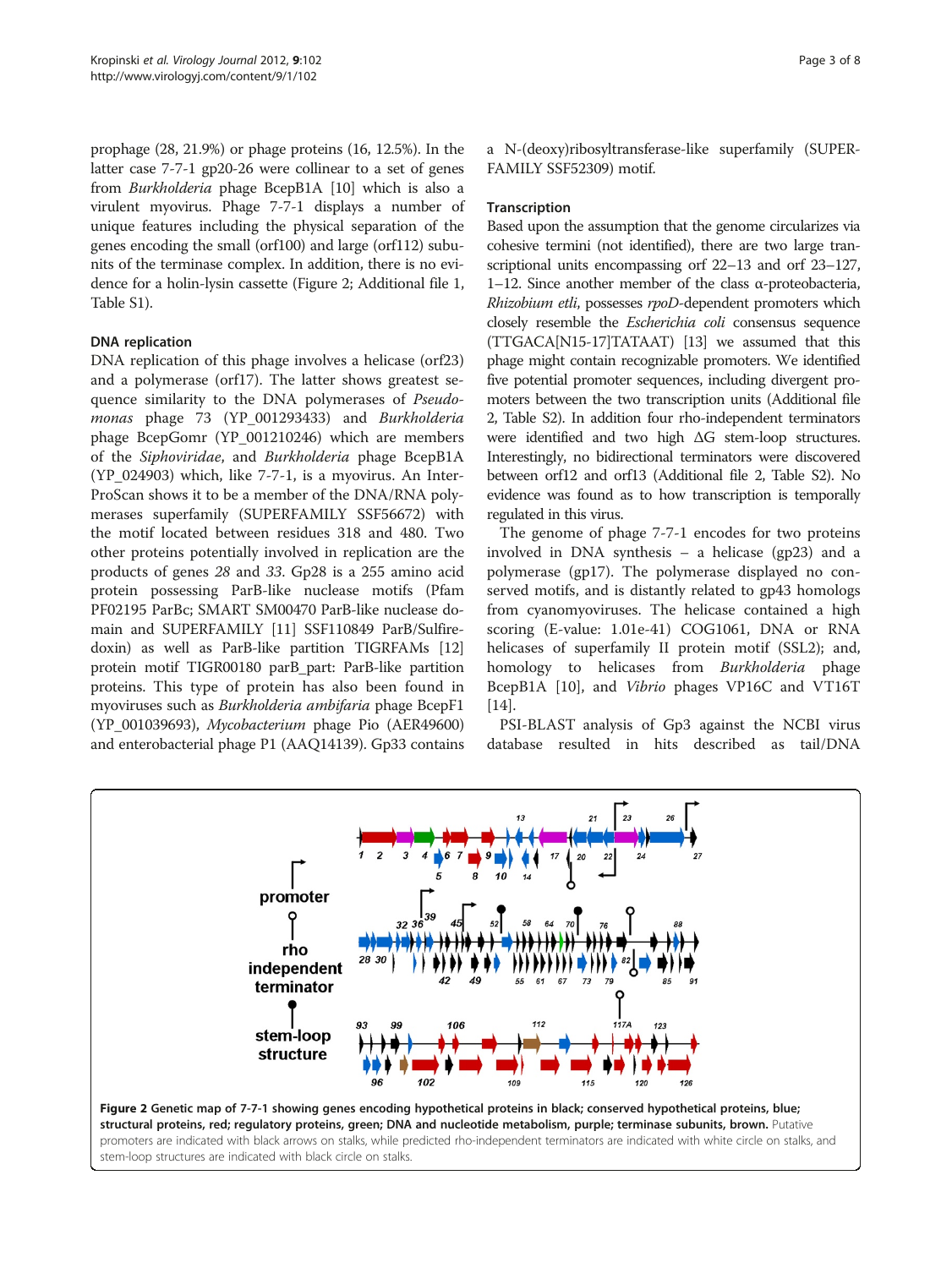circulation protein (Salmonella phage ST64B [\[15](#page-6-0)], Enterobacteria phage SfV [[16\]](#page-6-0), Pseudomonas phage DVM-2008, and Burkholderia phage KS10 [\[17](#page-6-0)]. This protein possesses two protein motifs: COG4228, Mu-like prophage DNA circulation protein, and pfam07157, DNA circulation protein N-terminus (DNA\_circ\_N) which are conserved protein domains of indeterminate function. Gp4 contains two inconsistent overlapping motifs: COG4379, Mu-like prophage tail protein gpP (Evalue: 2.99e-22), and, pfam05954, phage late control gene D protein (Phage\_GPD; E-value: 1.76e-17). The homologs include tail proteins from Mu, D108, SfV and ST64B. These results, coupled with the genome location and the observation that Gp3 is a structural protein (see next section), suggest that both of these proteins are involved in the sequence/assembly of the phage tail.

### Virion structural proteins

BLAST analysis revealed several proteins as being involved in phage morphogenesis including baseplate protein (gp7), tail fibre (gp102), portal (gp113), prohead protease (gp114), major capsid (gp115) and tail sheath (gp126). HHpred [[18,19\]](#page-6-0) analysis on other proteins in the morphogenesis cassette was used to identify three other proteins - gp5, gp6 and gp10. Gp10 which we had termed a conserved hypothetical membrane protein shows structural similarity (Probability = 91.01; E-value = 0.11) to RCSB Protein Data Bank [\[20](#page-6-0)] 3BKH, the lytic transglycosylase (gp144) of Pseudomonas phage ϕKZ which is probably the endolysin for this virus [[21\]](#page-6-0). Gp6 is related (Probability =  $83.90$ ; E-value =  $0.63$ ) to  $2IA7 - a$  putative tail lysozyme (T4 gp5 analog); while gp5 is a structural analog of 3AJQ, phage P2 protein V which is the tailspike protein (Probability =  $96.23$ ; E-value =  $0.021$ ) [\[22](#page-6-0)].

# Proteomics

Electrospray ionization-MS/MS analysis of the structural phage proteins separated by SDS-PAGE led to the experimental identification of 24 virion proteins with sequence coverage from 8.4 to 85.7% (Table [1/](#page-4-0)Figure [3](#page-5-0)). Although only phage proteins with a minimum number of two unique peptides were considered, the identification of gp124 by a single peptide hit was approved based on a reliable proline spectrum [[23\]](#page-6-0). Electrophoretic mobilities of the identified peptides were consistent with their predicted molecular masses, and seven of the nine visible protein bands on the gel could be unambiguously identified (Figure [3\)](#page-5-0). Moreover, traces of the capsid (gp115) and the tail sheath protein (gp126) were identified throughout the gel, which can be explained by aspecific retention and partial degradation of these abundant proteins.

Although the major capsid protein gp115 is clearly the most abundant protein, only peptides of its C-terminus were found. This suggests that the N-terminal part is cleaved off during maturation of the capsid. Indeed, similarity searches indicate that the C-terminal part of gp115 has high similarity with the major capsid protein of the HK97 family and that gp114 is similar to various prohead proteases. As the N-terminal part of the HK97 capsid is cleaved off by a prohead protease encoded by the upstream gene [\[24](#page-6-0)[,25](#page-7-0)], the protein band with a molecular weight of approximately 33 kDa refers to the mature major capsid protein.

A final, remarkable finding is the identification of a small, 28 amino acid protein which originally fell below the threshold of gene prediction (i.e. 100 bp). Though the function of this polypeptide is unknown, the high 'protein identification probability' of 100% and the coverage of 85.7% confirmed its presence in the phage particle. This proves that proteogenomics, namely the use of proteome analysis to annotate the genome, is a powerful tool to identify missed protein-coding genes and thereby complements genome annotation.

### **Discussion**

While a number of flagella-specific phages have been isolated – Salmonella phage χ, Caulobacter phages ϕCp34 [[26\]](#page-7-0), φCb13 and φCbK [\[27](#page-7-0)], and φ6 [[28\]](#page-7-0); Bacillus phages AR9, 3NT, PBS1 [[29\]](#page-7-0), SP3 [\[30](#page-7-0)], and PBP1 [\[31](#page-7-0)]; Proteus phage PV22 [\[32](#page-7-0)]; *Pseudomonas* phage φCTX [\[33](#page-7-0)], *Agro*bacterium tumefaciens phages GS2 and GS6 [[34\]](#page-7-0); Aeromonas hydrophila phage PM3 [[35](#page-7-0)], and, Asticcacaulis biprosthecum  $\varphi$ AcS2, and  $\varphi$ AcM4 [[36\]](#page-7-0) – to the best of our knowledge only χ (Denyes, personal communication) and  $\varphi$ CTX [[37\]](#page-7-0) have been sequenced. Using the BLASTP feature in BioEdit [\[38\]](#page-7-0) the products of five 7-7-1 genes (13, 21, 26, 72 and 102) possessed homologs in Salmonella phage χ. Interestingly, we defined gp102 as a putative tail fibre protein; and, it shows weak sequence similarity from residues 203–300 to a similarly defined protein from phage χ. In view of the quite different tail fibre morphologies observed in phage  $\chi$  and phage 7-7-1, respectively, the region of similarity may define a general motif involved in phage-flagellum interaction.

Bacteriophage 7-7-1 shows relatively little overall DNA sequence similarity to other phages. At the protein level, CoreGenes revealed eight homologs of BcepB1A proteins, restricted to TerS and a variety of hypothetical proteins. These results indicate that phage 7-7-1 is unique and deserving of recommendation to ICTV as the type phage in a new genus: the 7-7-1-like bacteriophages.

# Materials and methods

#### Bacteria and bacteriophages

Agrobacterium sp H13-3 (formerly Rhizobium lupini H13-3) was isolated from the rhizosphere of Lupinus luteus [\[39\]](#page-7-0).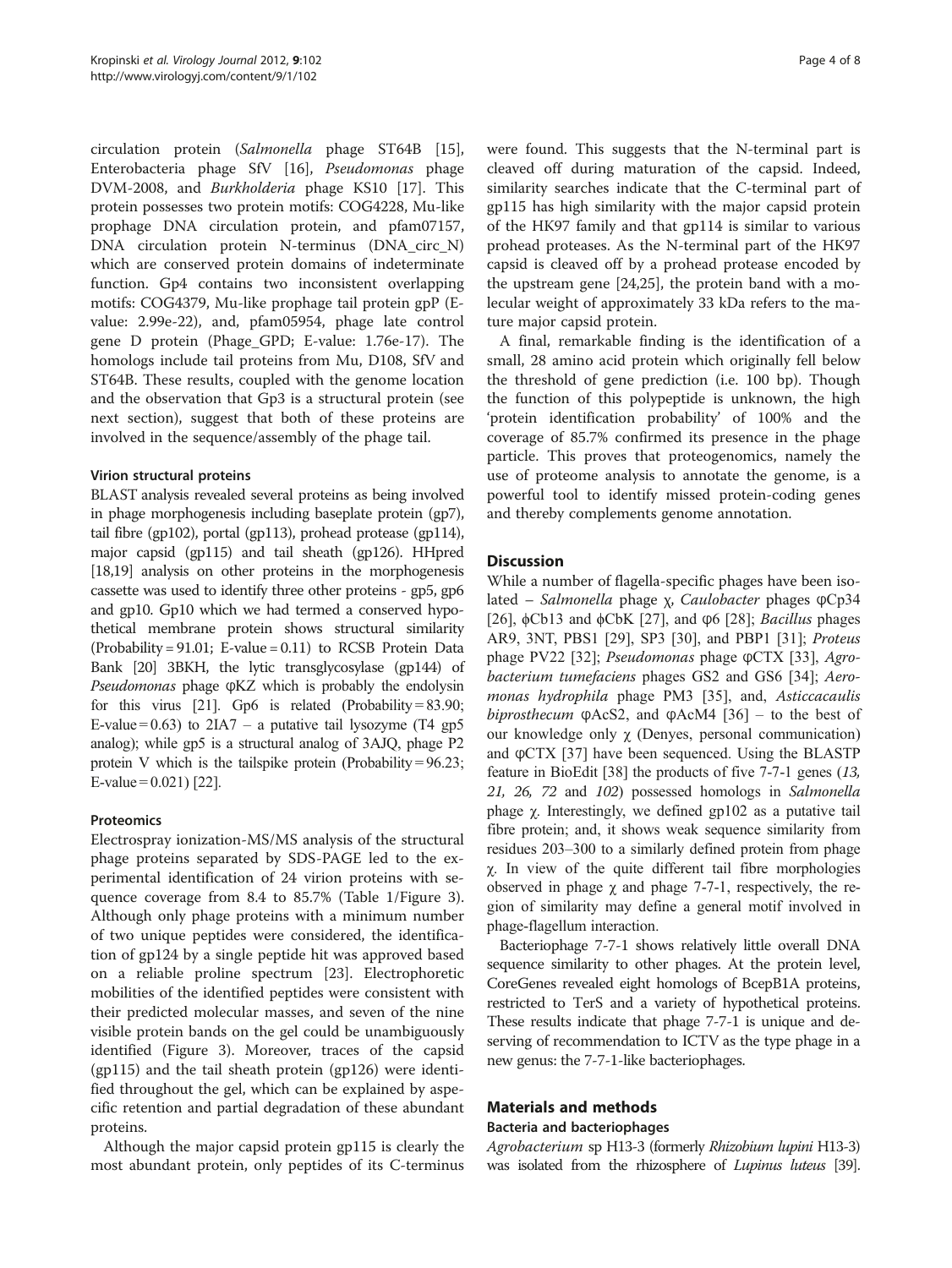| Protein number | Protein name                               | Protein<br>MW (Da) | Max. No. of<br>unique spectra | Maxi. sequence<br>coverage (%) | Slice in which most<br>abundant | Remarks                                         |
|----------------|--------------------------------------------|--------------------|-------------------------------|--------------------------------|---------------------------------|-------------------------------------------------|
| gp2            | Conserved hypothetical<br>protein          | 81,838             | 28                            | 53.9%                          | 5                               |                                                 |
| gp3            | Putative DNA circulation<br>protein        | 43,673             | 6                             | 22.6%                          | $\mathsf{9}$                    |                                                 |
| gp6            | Conserved hypothetical<br>protein          | 19,283             | 6                             | 43.3%                          | $20\,$                          |                                                 |
| gp7            | Baseplate protein; phage<br>P2 GpJ homolog | 43,379             | 11                            | 43.9%                          | 9                               |                                                 |
| gp8            | Hypothetical protein                       | 31,431             | 5                             | 27.3%                          | 13                              |                                                 |
| gp9            | Hypothetical protein                       | 31,400             | 4                             | 23.2%                          | $13 - 14$                       |                                                 |
| gp102          | Putative tail fibre                        | 61,504             | 6                             | 17.7%                          | $\overline{4}$                  |                                                 |
| gp103          | Hypothetical protein                       | 14,237             | $\overline{4}$                | 44.7%                          | 22                              |                                                 |
| gp106          | Hypothetical protein                       | 14,221             | $\overline{7}$                | 51.7%                          | 23                              |                                                 |
| gp107          | Hypothetical protein                       | 52,046             | 18                            | 36.9%                          | -1                              |                                                 |
| gp108          | Hypothetical protein                       | 37,504             | 3                             | 13.5%                          | 11                              |                                                 |
| gp111          | Hypothetical protein                       | 4,295              | $\overline{2}$                | 45.2%                          | 25                              |                                                 |
| gp113          | Portal protein                             | 45,459             | 10                            | 34.2%                          | 9                               |                                                 |
| gp114          | prohead protease                           | 28,590             | $\overline{2}$                | 10.5%                          | $18\,$                          |                                                 |
| gp115          | Major capsid protein                       | 52,513             | 19                            | 46.5%                          | $11 - 13 - 14$                  | only 'C-terminal'<br>sequence coverage          |
| qp116          | Hypothetical protein                       | 14,261             | $\mathsf 3$                   | 37.9%                          | $20 - 21 - 22$                  |                                                 |
| qp117A         | Hypothetical protein                       | 3,205              | 4                             | 85.7%                          | 25                              |                                                 |
| gp118          | Hypothetical protein                       | 24,820             | 9                             | 44.3%                          | 14                              |                                                 |
| gp119          | Hypothetical protein                       | 22,041             | 9                             | 84.7%                          | 17                              |                                                 |
| gp121          | Hypothetical protein                       | 15,986             | 3                             | 35.0%                          | 19                              |                                                 |
| gp122          | Hypothetical protein                       | 23,047             | 6                             | 20.5%                          | 15                              |                                                 |
| gp124          | Hypothetical protein                       | 20,253             |                               | 8.4%                           | $18\,$                          | protein identification<br>probability of 87.70% |
| gp126          | Tail sheath protein                        | 54,066             | 21                            | 50.5%                          | 7                               |                                                 |
| gp127          | Hypothetical protein                       | 14,475             | 5                             | 50.7%                          | 18                              |                                                 |

### <span id="page-4-0"></span>Table 1 Overview of the structural proteins identified by ESI-MS/MS

For every detected protein the protein name, the predicted molecular weight (Da), the maximum number of unique spectra and sequence coverage (%) is listed. Moreover, the gel slice in which those maximums were observed is given, as well as some additional remarks.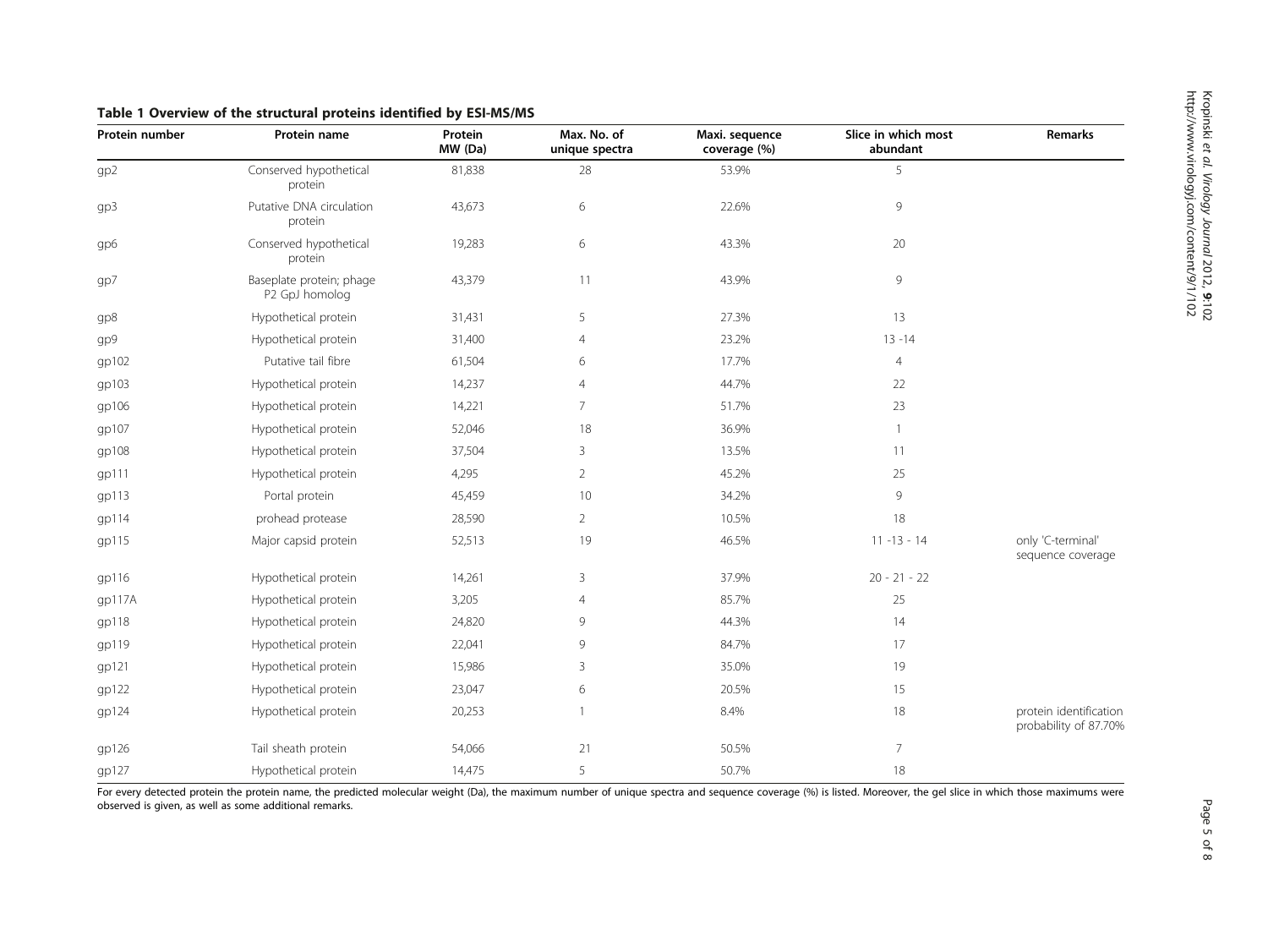<span id="page-5-0"></span>

Phage 7-7-1, which is an isolate from garden compost [\[40\]](#page-7-0), exclusively infects Agrobacterium sp H13-3 [\[1](#page-6-0)].

Bacteria were grown in NY medium (8 g nutrient broth, 3 g yeast extract per liter) at 40 rpm in a gyratory shaker at 30°C. Phage lysates up to  $2 \times 10^{11}$  PFU per ml were obtained by infection of an exponentially growing culture at  $OD_{650nm} = 0.1$   $(8 \times 10^7$  CFU per ml) with phage at an MOI of  $5 \times 10^{-3}$  followed by threefold dilution with pre-warmed NY and further incubation pending lysis.

#### Electron microscopy

Purified phage particles were spread on carbon-coated copper grids, washed once with distilled water and then negatively stained with 4% uranyl acetate, pH 4.8. Microscope magnifications were calibrated with a replica of an optical grating and micrographs were taken with a JEOL 7A (Japan Electron Optics Laboratory Co., Ltd.).

#### DNA isolation for sequencing

Phage DNA was isolated by phenol-chloroform extraction [[41\]](#page-7-0) and purified by using the Lambda DNA kit of Qiagen (Hilden, Germany). The DNA was subjected to pyrosequencing (454 technology) at the McGill University and Genome Québec Innovation Centre (Montreal, QC, Canada) to 378X coverage.

#### Genome annotation

The 7-7-1 sequence was initially subjected to automated annotation using MyRAST ([http://blog.theseed.org/servers/](http://blog.theseed.org/servers/presentations/t1/running-a-job-with-the-desktop-rast.html)

[presentations/t1/running-a-job-with-the-desktop-rast.html](http://blog.theseed.org/servers/presentations/t1/running-a-job-with-the-desktop-rast.html)), tRNAScan-SE [\[42\]](#page-7-0) and ARAGORN [\[43\]](#page-7-0), following which all open reading frames (ORFs) were confirmed using Kodon (Applied Maths Inc., Austin, TX. USA). The individual proteins were screened against the nonredundant protein databases in NCBI using Batch BLAST [\(http://green](http://greengene.uml.edu/programs/ NCBI_Blast.html)[gene.uml.edu/programs/](http://greengene.uml.edu/programs/ NCBI_Blast.html) NCBI\_Blast.html). In addition they were screened for conserved motifs using InterProScan [\[44\]](#page-7-0), Pfam [\[45\]](#page-7-0), TMHMM v2.0 [\[46\]](#page-7-0) and Phobius [[47\]](#page-7-0).

Putative promoters were identified based upon sequence similarity to the consensus RpoD-specific E.coli promoter sequence TTGACA[N15-17]TATAAT while rho-independent terminators were identified using ARNold [[48,49](#page-7-0)] complemented with MFOLD [[50\]](#page-7-0).

The genome was submitted to NCBI and accorded accession number JQ312117.

#### Comparative genomics

This phage was compared at the DNA and protein levels to other related phages using progressiveMauve [\[51](#page-7-0)] and CoreGenes [[52,53\]](#page-7-0).

# **Proteomics**

Structural phage proteins were purified as described by Moak and Molineux [\[54](#page-7-0)]. Briefly, a solution of CsClpurified phage particles  $(10^{11}$  PFU) was mixed with methanol and chloroform (1:1:0.75 by volume). After agitation and centrifugation, the upper layer was discarded and an equal volume of methanol was added. The protein pellet obtained by centrifugation at 14, 000 rpm for 6 min, was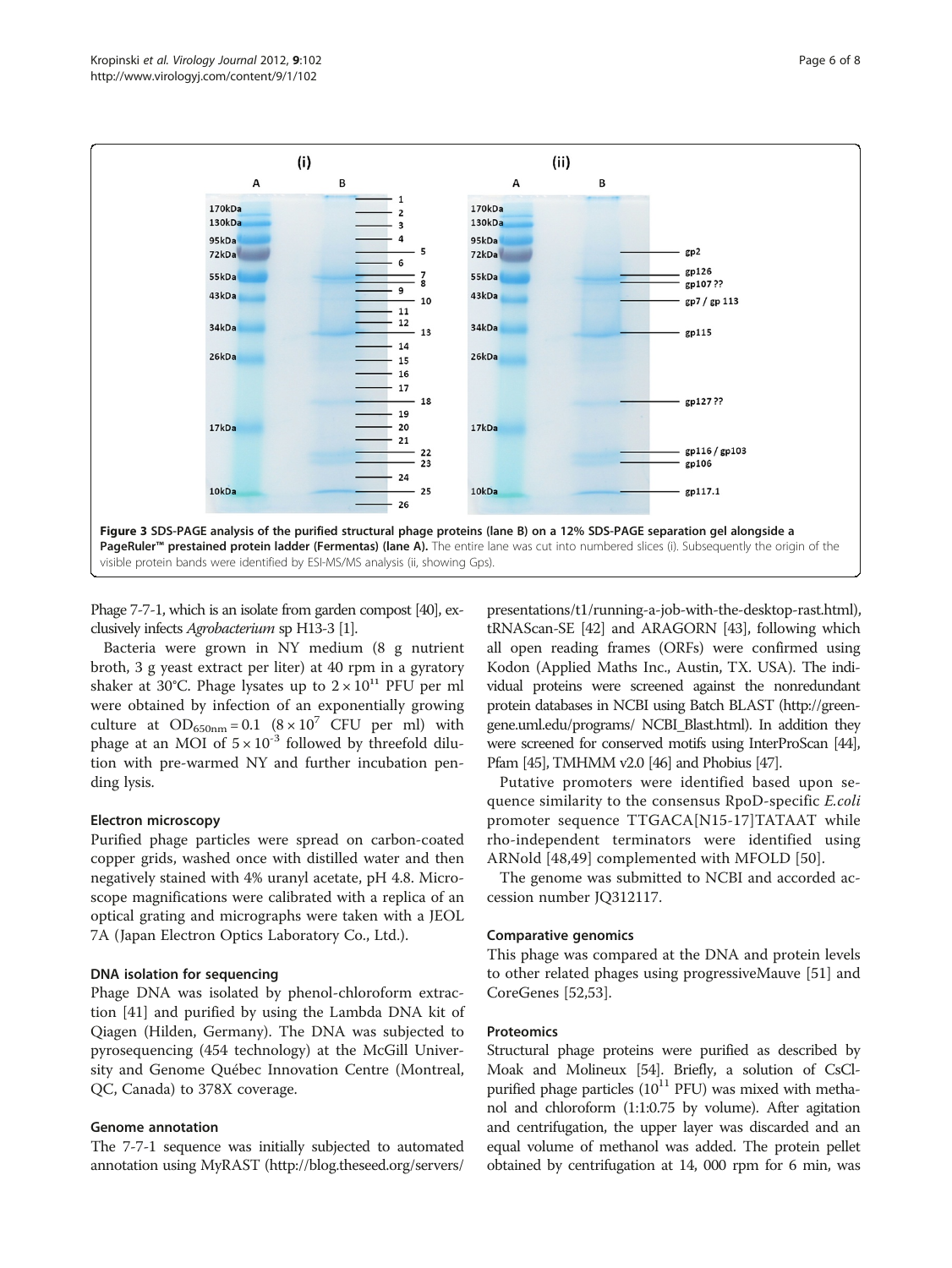<span id="page-6-0"></span>dried and resuspended in  $12.5$  mM NH<sub>4</sub>HCO<sub>3</sub>. Subsequently, the heat denatured sample (95°C, 5 min) was loaded on a 12% SDS-PAGE gel. The Coomassie-stained gel (Simply Blue Safestain; Invitrogen) was cut into slices, which were subjected to trypsin digestion [\[55\]](#page-7-0). Peptides were analyzed using electrospray ionization-tandem mass spectrometry (MS/MS) as described previously by Lavigne et al. [\[56\]](#page-7-0). The obtained spectra were screened against a database containing all 'stop-to-stop' protein sequences in all six frames. Generally, the identification parameters were a 'protein identification probability' of at least 99.8% and a 'best peptide identification probability' of 95%.

# Additional files

[Additional file 1:](http://www.biomedcentral.com/content/supplementary/1743-422X-9-102-S1.doc) Table S1. Characteristics of genes and proteins encoded by phage 7-7-1.

[Additional file 2:](http://www.biomedcentral.com/content/supplementary/1743-422X-9-102-S2.doc) Table S2. Putative promoters and predicted terminators found in 7-7-1. Table S3. Mass spectroscopic analysis of individual gel bands, mzML formatted files in zipped format.

#### Abbreviations

BLAST: Basic Local Alignment Search Tool; ESI-MS/MS: electrospray ionization tandem mass spectrometry; Gp:: Gene product; HHpred: Homology detection & structure prediction by HMM-HMM comparison; MOI:: Multiplicity of Infection, ratio of infective phage particles to vulnerable hosts; NY medium: Difco nutrient broth plus yeast extract; PFU:: Plaque Forming Unit, a measure of the number of viable viral particles; SDS-PAGE: denaturing (sodium dodecyl sulfate) polyacrylamide gel electrophoresis; TMHMM: TransMembrane prediction using Hidden Markov Models.

#### Competing interests

The authors have no competing interests to disclose.

#### Authors' contributions

AMK performed DNA sequence analyses and sequence annotation, AV, RL and JN analyzed the proteome, PB and RS provided phage DNA, a high-titer lysate, and the fine structure analysis of 7-7-1 particles. All authors contributed to the writing of this manuscript. All authors read and approved the final manuscript.

#### Acknowledgements

We wish to thank Paul Thienel for artwork and Hermine Reisner for technical assistance. A.M.K. was supported by a Discovery Grant from the Natural Sciences and Engineering Research Council of Canada. AV holds a PhD scholarship of the FWO Vlaanderen.

#### Author details

<sup>1</sup> Laboratory for Foodborne Zoonoses, Public Health Agency of Canada, Guelph, ON NIG 3W4, Canada. <sup>2</sup>Department of Molecular & Cellular Biology, University of Guelph, Guelph NIG 2W1, ON, Canada. <sup>3</sup>Division of Gene Technology, Katholieke Universiteit Leuven, Kasteelpark Arenberg 21, 3001, Heverlee, Belgium. <sup>4</sup>Biomedical Research Institute and Transnational University Limburg, School of Life Sciences, Hasselt University, Diepenbeek, Belgium. <sup>5</sup>Institut für Biophysik und physikalische Biochemie, Universität Regensburg, D-93040, Regensburg, Germany. <sup>6</sup>Institut für Biochemie, Genetik und Mikrobiologie, Universität Regensburg, D-93040, Regensburg, Germany.

#### Received: 3 January 2012 Accepted: 4 May 2012 Published: 31 May 2012

#### References

Wibberg D, Blom J, Jaenicke S, Kollin F, Rupp O, Scharf B, Schneiker-Bekel S, Sczcepanowski R, Goesmann A, Setubal JC, Schmitt R, Pühler A, Schlüter A: Complete genome sequencing of Agrobacterium sp. H13-3, the former

Rhizobium lupini H13-3, reveals a tripartite genome consisting of a circular and a linear chromosome and an accessory plasmid but lacking a tumor-inducing Ti-plasmid. J Biotechnol 2011, 155:50–62.

- 2. Lotz W, Acker G, Schmitt R: Bacteriophage 7-7-1 adsorbs to the complex flagella of Rhizobium lupini H13-3. J Gen Virol 1977, 34:9-17.
- Samuel AD, Pitta TP, Ryu WS, Danese PN, Leung EC, Berg HC: Flagellar determinants of bacterial sensitivity to chi-phage. Proc Natl Acad Sci USA 1999, 96:9863-9866.
- 4. Trachtenberg S, DeRosier DJ, Macnab RM: Three-dimensional structure of the complex flagellar filament of Rhizobium lupini and its relation to the structure of the plain filament. J Mol Biol 1987, 195:603–620.
- 5. Scharf B: Real-time imaging of fluorescent flagellar filaments of Rhizobium lupini H13-3: flagellar rotation and pH-induced polymorphic transitions. J Bacteriol 2002, 184:5979–5986.
- 6. Schmitt R, Bamberger I, Acker G, Mayer F: Feinstrukturanalyse der komplexen Geißeln von Rhizobium lupini H13-3. Arch Mikrobiol 1974, 100:145–162.
- 7. Schade SZ, Adler J, Ris H: How bacteriophage chi attacks motile bacteria. J Virol 1967, 1:591–598.
- 8. Yanagida M, Boy De La Tour E, Alff-Steinberger C, Kellenberger E: Studies on the morphopoiesis of the head of bacteriophage T-even. 8. Multilayered polyheads. J Mol Biol 1970, 50:35–58.
- 9. Schmitt R: Sinorhizobial chemotaxis: a departure from the enterobacterial paradigm. Microbiology 2002, 148:627–631.
- 10. Summer EJ, Gonzalez CF, Bomer M, Carlile T, Morrison W, Embry A, Kucherka AM, Lee J, Mebane L, Morrison WC, Mark L, King MD, LiPuma MJ, Vidaver AK, Young R: Divergence and mosaicism among virulent soil phages of the Burkholderia cepacia complex. J Bacteriol 2006, 188:255–268.
- 11. Wilson D, Pethica R, Zhou Y, Talbot C, Vogel C, Madera M, Chothia C, Gough J: SUPERFAMILY–sophisticated comparative genomics, data mining, visualization and phylogeny. Nucleic Acids Res 2009, 37:D380–D386.
- 12. Haft DH, Selengut JD, White O: The TIGRFAMs database of protein families. Nucleic Acids Res 2003, 31:371–373.
- 13. Ramirez-Romero MA, Masulis I, Cevallos MA, Gonzalez V, Davila G: The Rhizobium etli sigma70 (SigA) factor recognizes a lax consensus promoter. Nucleic Acids Res 2006, 34:1470–1480.
- 14. Seguritan V, Feng IW, Rohwer F, Swift M, Segall AM: Genome sequences of two closely related Vibrio parahaemolyticus phages, VP16T and VP16C. J Bacteriol 2003, 185:6434–6447.
- 15. Mmolawa PT, Schmieger H, Heuzenroeder MW: Bacteriophage ST64B, a genetic mosaic of genes from diverse sources isolated from Salmonella enterica serovar typhimurium DT 64. J Bacteriol 2003, 185:6481–6485.
- 16. Allison GE, Angeles D, Tran-Dinh N, Verma NK: Complete genomic sequence of SfV, a serotype-converting temperate bacteriophage of Shigella flexneri. J Bacteriol 2002, 184:1974-1987.
- 17. Goudie AD, Lynch KH, Seed KD, Stothard P, Shrivastava S, Wishart DS, Dennis JJ: Genomic sequence and activity of KS10, a transposable phage of the Burkholderia cepacia complex. BMC Genomics 2008, 9:615–615.
- 18. Hildebrand A, Remmert M, Biegert A, Soding J: Fast and accurate automatic structure prediction with HHpred. Proteins 2009, 77(Suppl 9):128–32. 128–132.
- 19. Soding J, Biegert A, Lupas AN: The HHpred interactive server for protein homology detection and structure prediction. Nucleic Acids Res 2005, 33:W244–W248.
- 20. Rose PW, Beran B, Bi C, Bluhm WF, Dimitropoulos D, Goodsell DS, Prlic A, Quesada M, Quinn GB, Westbrook JD, Young J, Yukich B, Zardecki C, Berman HM, Bourne PE: The RCSB Protein Data Bank: redesigned web site and web services. Nucleic Acids Res 2011, 39:D392–D401.
- 21. Fokine A, Miroshnikov KA, Shneider MM, Mesyanzhinov VV, Rossmann MG: Structure of the bacteriophage ϕKZ lytic transglycosylase gp144. J Biol Chem 2008, 283:7242–7250.
- 22. Yamashita E, Nakagawa A, Takahashi J, Tsunoda K, Yamada S, Takeda S: The host-binding domain of the P2 phage tail spike reveals a trimeric iron-binding structure. Acta Crystallogr Sect F Struct Biol Cryst Commun 2011, 67:837–841.
- 23. Hunt DE, Yates JR III, Shabanowitz J, Winston S, Hauer CR: Protein sequencing by tandem mass spectrometry. Proc Natl Acad Sci U S A 1986, 83:6233–6237.
- 24. Duda RL, Martincic K, Hendrix RW: Genetic basis of bacteriophage HK97 prohead assembly. J Mol Biol 1995, 247:636–647.